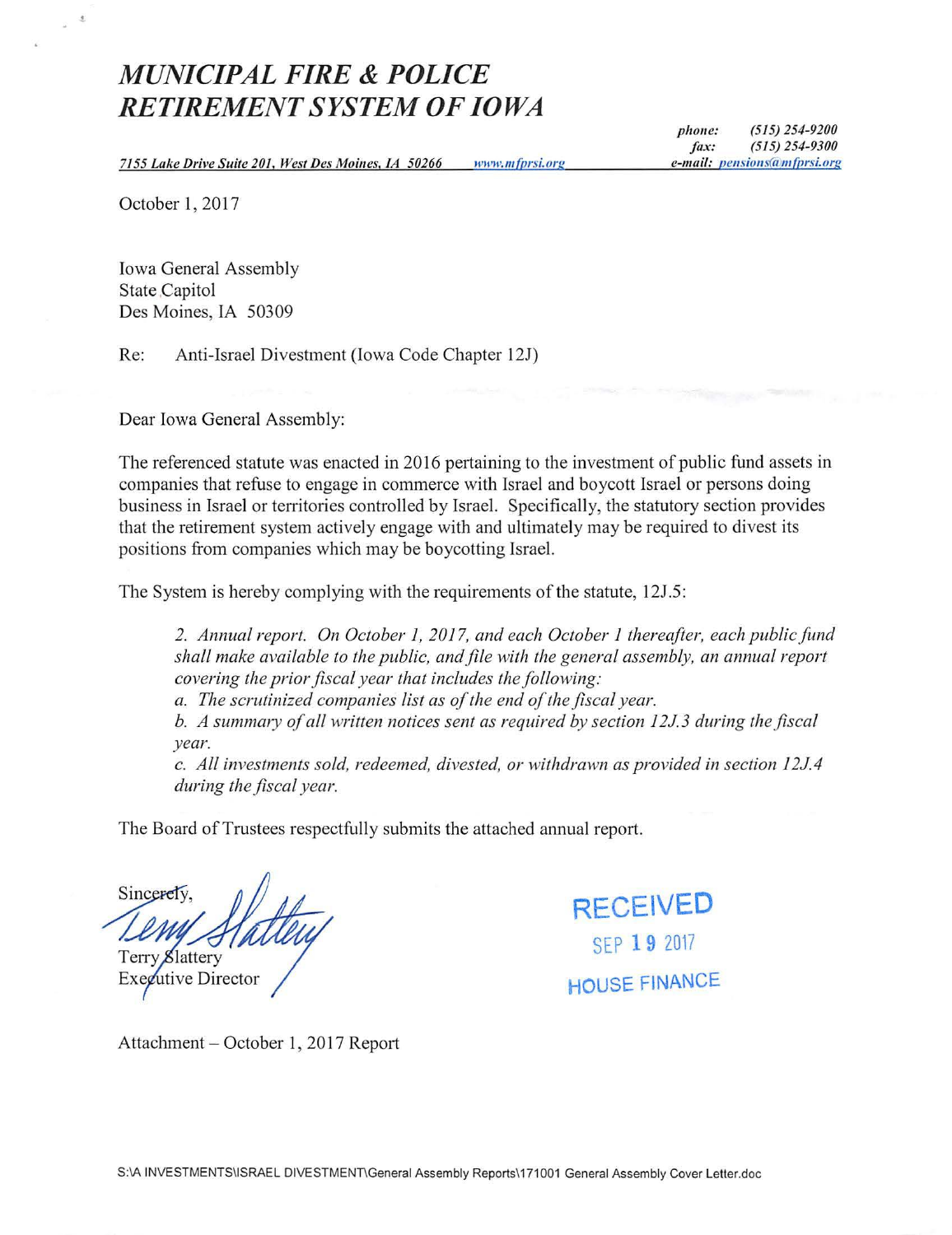### **MFPRSI**

 $\frac{1}{2}$ 

## Israel Divestment Report

- A. Total Universe of Companies
- 8. Summary of all written notices sent
	- C. Total Positions Divested
- As of: June 30, 2017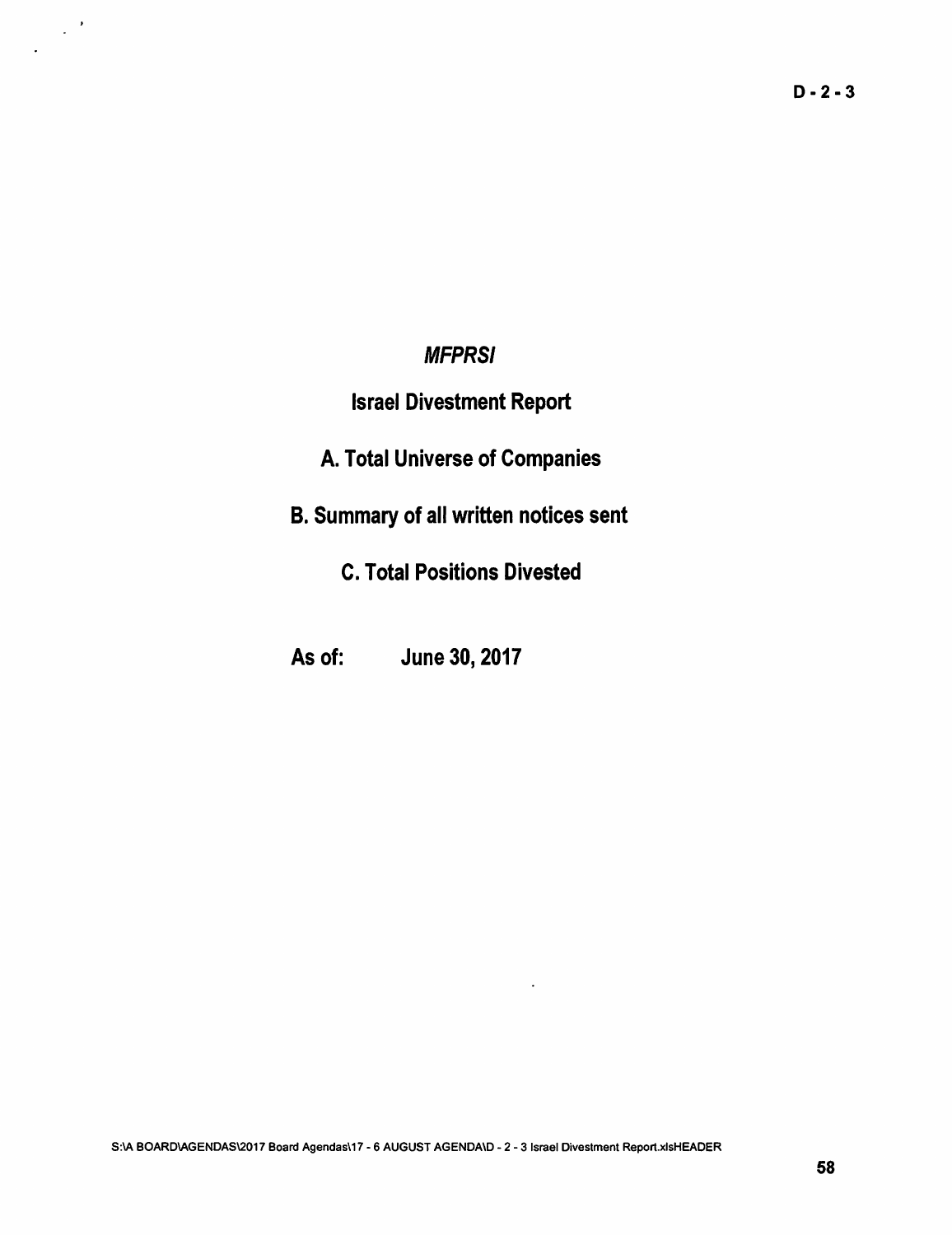#### A. Total Universe of Companies

 $\mathcal{L}$ 

|         |  | <b>Scrutinized Active/Scrutinized Plan of Substantial</b> |      |
|---------|--|-----------------------------------------------------------|------|
| COMPANY |  | lAction                                                   |      |
|         |  |                                                           | $-1$ |

 $\mathcal{L}(\mathcal{A})$  .

 $\sim$ 

 $\mathcal{L}^{\text{max}}_{\text{max}}$  and  $\mathcal{L}^{\text{max}}_{\text{max}}$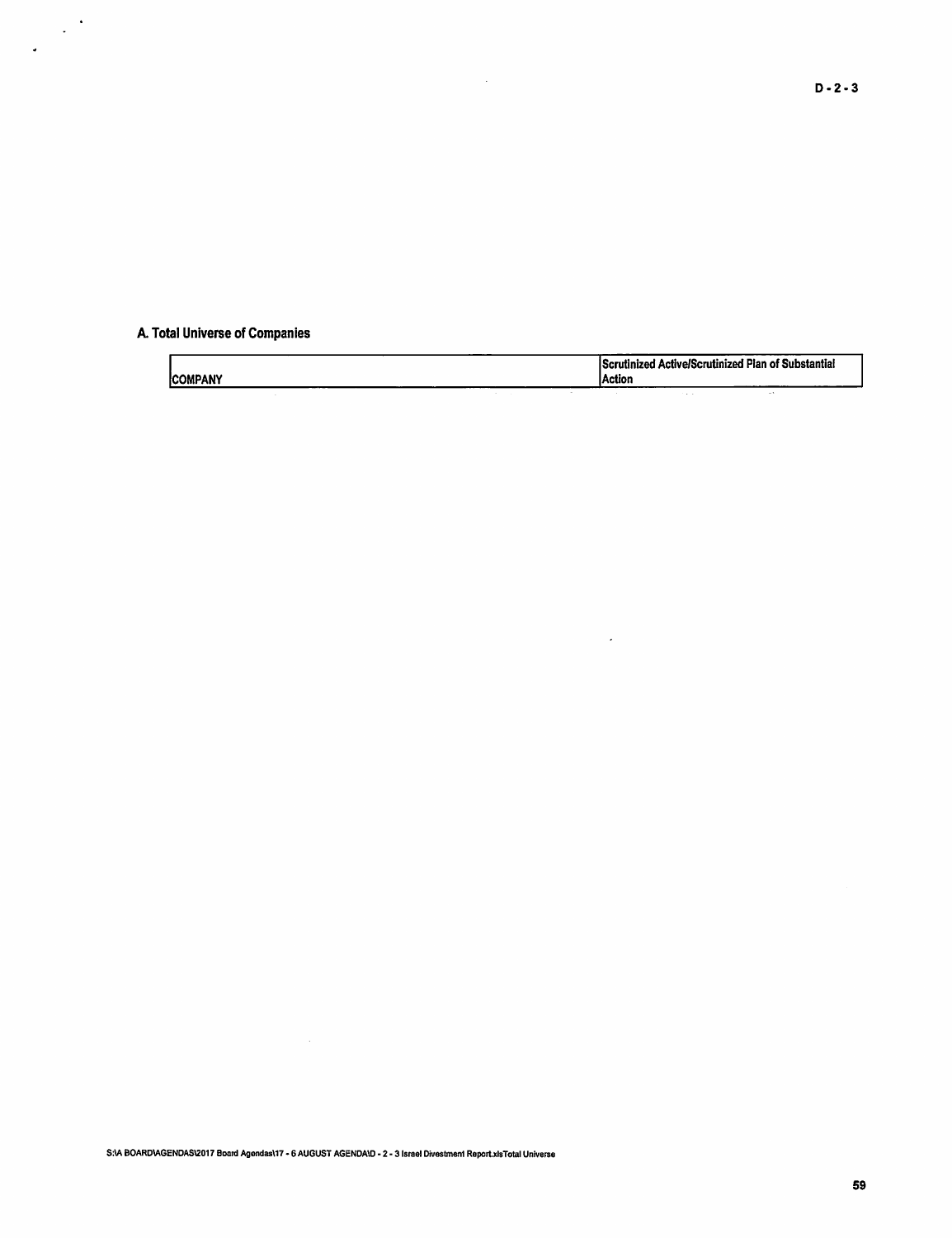### **B. Summary of all written notices**

المست.<br>تستعلم المدورة المرتج المدينة المستحدث بالمصادر المرتبطين المرتبة المستحدة المستحدة المستحدة المستحدة المستحدة

# **B. Summary of all written notices**

 $\frac{1}{2}$  .

As reported by IPERS there was no activity in FY17 pending contract negotiations